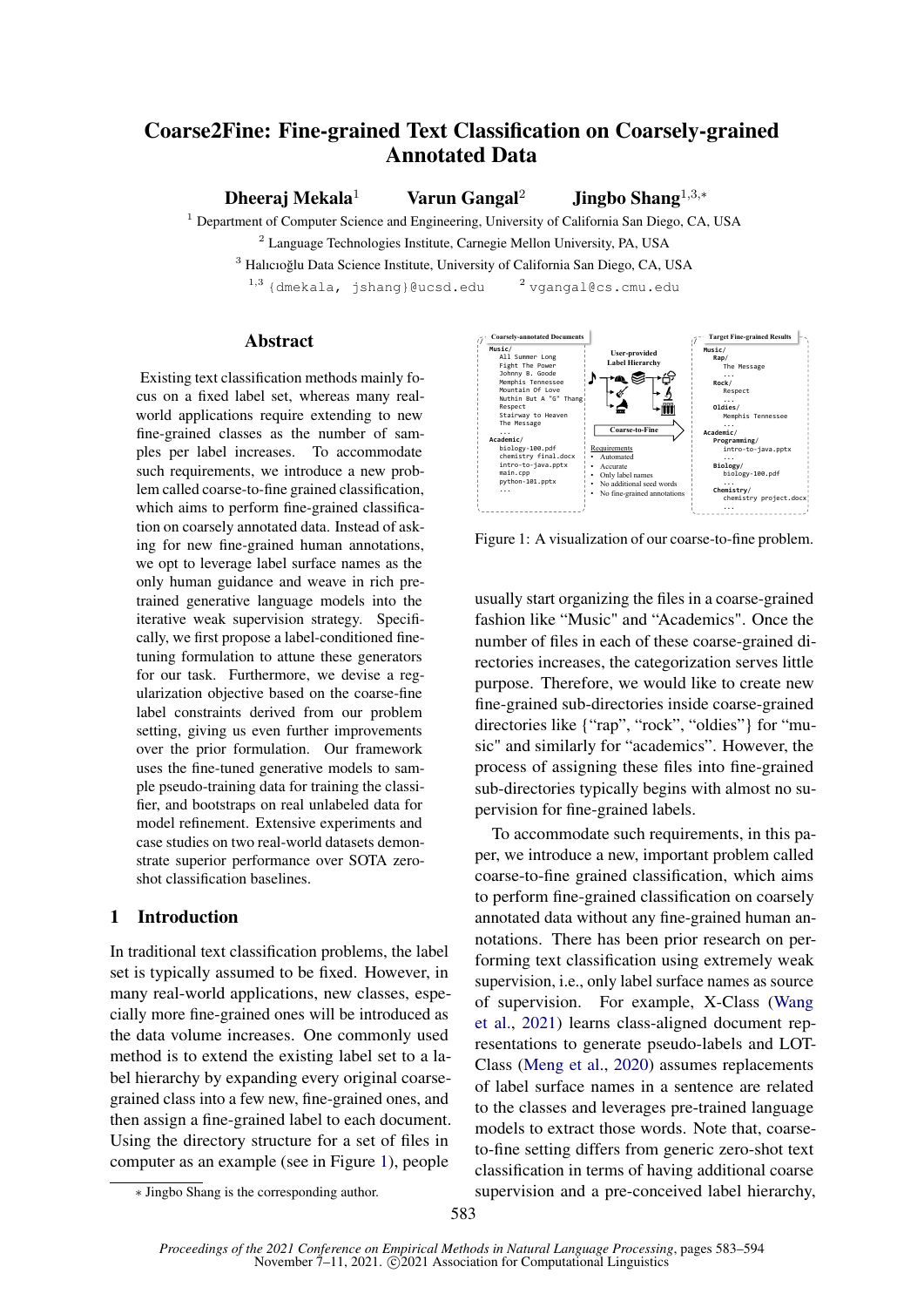<span id="page-1-0"></span>

Figure 2: A visualization of our C2F framework.

though the final label set is available in either case. And also, coarse-to-fine setting is different from hierarchical classification. We have no supervision for fine-grained labels other than the label names whereas the few shot hierarchical setting can have a few samples for fine-grained labels. Therefore, we want to capture the coarse-grained supervision and label hierarchy available to perform fine-grained classification.

In this paper, we propose a novel framework C2F as illustrated in Figure [2.](#page-1-0) In the absence of finegrained human annotations, it uses fine-grained label surface names as weak-supervision signals and leverages pre-trained language models as data generators. Similar to previous work, we first generate weak supervision from the whole corpus by assuming label surface names as their respective strong label-indicators. For two iterations, C2F fine-tunes a language model based on weak supervision and trains a classifier based on generated pseudo-training data to refine weak supervision. We observe that raw weak supervision usually has a highly-skewed label distribution, especially at the beginning, because the popularity of the label names varies. Since we have no prior knowledge about the underlying label distribution, to avoid significant deviations from that distribution, we opt to draw a balanced, weakly annotated subset through a stratified sampling before any model training. We propose to fine-tune language models in a labelconditioned, hierarchy-aware manner. Specifically, we inform the language models with label information by adding the label surface names at the beginning of each document. We further incorporate a regularization objective into the fine-tuning process that captures the constraints derived from the label hierarchy. Facilitated by this fine-tuning process, we then generate pseudo-training data for each fine-grained label and train a classifier. Next, using this fine-grained classifier's predictions over the coarsely annotated data, we select the samples with a high predicted probability for each respective fine-grained label.

We conduct experiments on two real-world datasets containing both coarse and fine-grained labels. The results demonstrate the effectiveness of our framework in leveraging a label hierarchy and a rich pre-trained language model to perform fine-grained text classification with no supervision. Via thorough ablation, we isolate separate benefits accrued, initially just from using the labelconditioned, fine-tuned language model in the weak supervision pipeline, and the later incremental benefit once we incorporate our proposed regularization objective into the language model fine-tuning.

To the best of our knowledge, we are the first to work on the coarse-to-fine text grained classification, which aims to perform fine-grained classification on coarsely annotated data without any finegrained annotations. It is also worth mentioning that C2F is compatible with almost any generative language model and text classifier. Our contributions are summarized as follows:

- We develop a label-conditioned fine-tuning formulation for language models to facilitate conditional corpus generation.
- We devise a regularization objective based on the coarse-fine label constraints derived from the label hierarchy to be consistent with the preconceived label hierarchy.
- We conduct extensive experiments to demonstrate the superiority of C2F.

Reproducibility. We will release the code and datasets on Github<sup>[1](#page-1-1)</sup>.

<span id="page-1-1"></span><sup>1</sup><https://github.com/dheeraj7596/C2F>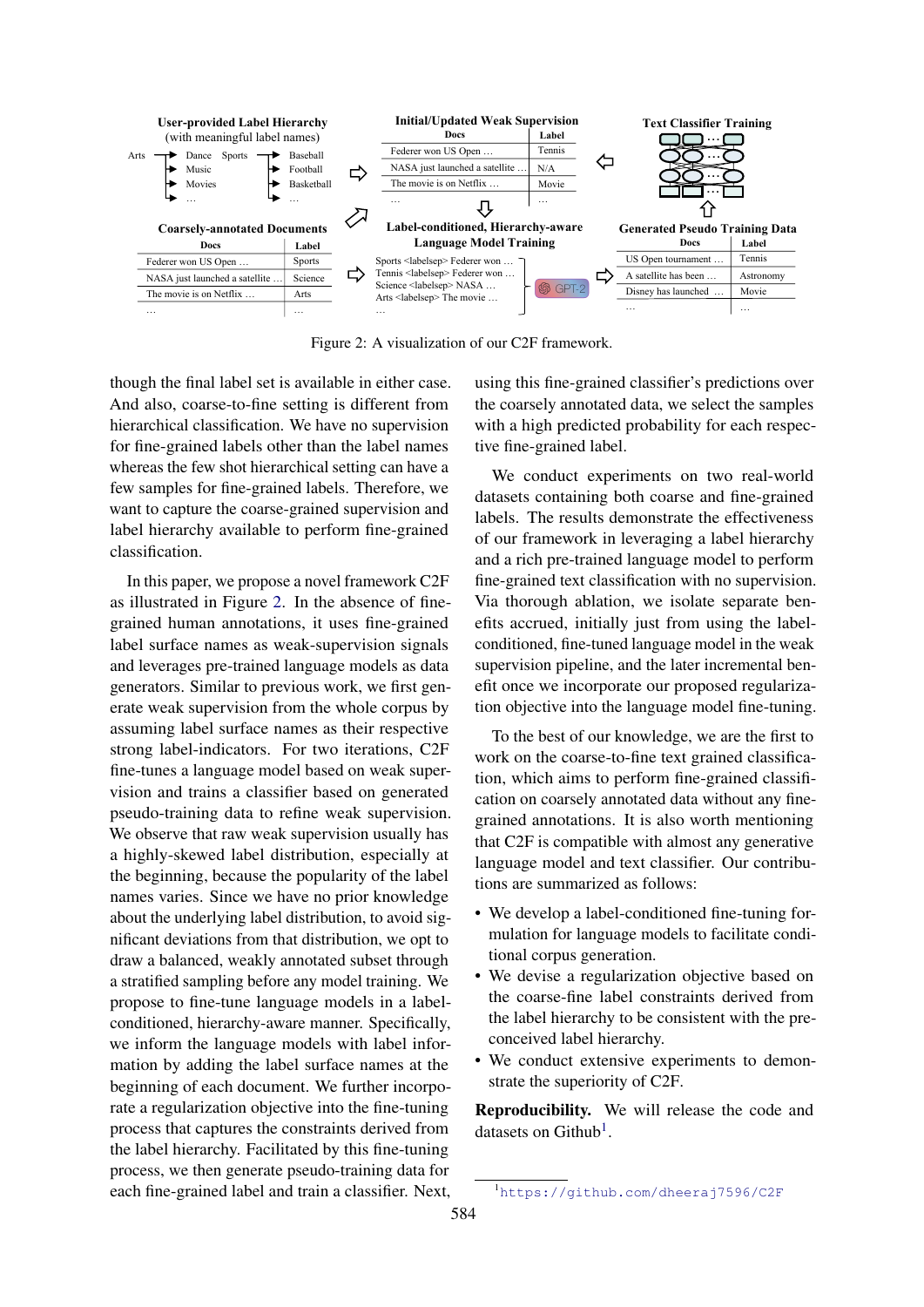#### 1.1 Another Example Application

Another example task which motivates how our framework could be deployed (besides the aforementioned directory example) is Intent Classification in Task-based Dialog [\(Chen et al.,](#page-9-2) [2019;](#page-9-2) [Ku](#page-9-3)[mar et al.,](#page-9-3) [2019;](#page-9-3) [Schuster et al.,](#page-9-4) [2019;](#page-9-4) [Gangal et al.,](#page-9-5) [2020\)](#page-9-5). This is often seen as a hierarchical classification problem [\(Gupta et al.,](#page-9-6) [2018\)](#page-9-6), with domains (e.g. movie, airline, shopping search) and intents (e.g. book-movie vs check-reviews, book-flight vs add-meal-options) forming the higher and lower levels of the label hierarchy. For a real-world task based dialog system (e.g. Alexa), there's always a need over time to keep introducing both new domains (e.g. cruise, medical FAQ) and intents (order-popcorn, flight-entertainment) - as both data volume increases and the backend capabilities of the system expand.

## 2 Problem Formulation

The input of our problem contains: (1) A treestructured label hierarchy  $T$  with coarse-grained labels  $C$  at the first level and fine-grained labels  $F$  as their children. The  $m$  coarse-grained classes are named  $\{C_1, C_2, \ldots, C_m\}$ , and k finegrained classes are named as  $\{\mathcal{F}_1, \mathcal{F}_2, \ldots, \mathcal{F}_k\}.$ All these class names are in natural language (e.g., words or phrases) and assumed to be informative; and  $(2)$  a collection of n text documents  $\mathcal{D} = {\mathcal{D}_1, \mathcal{D}_2, \ldots, \mathcal{D}_n}$  and their corresponding coarse-grained labels  $\{c_1, c_2, \ldots, c_n\}.$ 

We record the mapping from each fine-grained class to its corresponding coarse-grained parent class as  $f^{\uparrow}$ :  $\mathcal{F} \to \mathcal{C}$ . The fine-grained classes in a coarse-grained label are represented by the coarseto-fine mapping  $f_{\perp}: \mathcal{C} \to \mathcal{P}(\mathcal{F})$ , where  $\mathcal{P}(\cdot)$  is the powerset operator, which generates the set of all subsets. In this problem, each coarse class maps to a non-empty subset of fine classes, and all these subsets of fine-classes taken together are mutually non-overlapping and exhaustive.

We aim to build a high-quality document classifier from these inputs, assigning a fine-grained class label  $\mathcal{F}_i \in f_\perp(c_i)$  to each document  $\mathcal{D}_i \in \mathcal{D}$ .

#### 3 Our C2F Framework

As visualized in Figure [2,](#page-1-0) C2F aims to build a text classifier that can assign fine-grained labels to a set of coarsely-annotated documents based on only the label surface names and their hierarchical

relations. In the absence of fine-grained human annotations, it uses fine-grained label surface names as weak-supervision signals and leverages a pretrained language model as data generators. Following an iterative process, C2F fine-tunes a language model based on weak supervision. This fine-tuned language model is used to generate pseudo training data to train a fine-grained text classifier. Based on the classifier's predictions, we select highly probable samples for each fine-grained class and repeat this process for one more iteration by replacing weak supervision with these samples. This bootstrapping increases the quality of weak supervision by eliminating the mislabeled samples and improves the performance of text classifier as we show later in our case studies.

Our major contributions lie in how to better incorporate the label names and their hierarchical relations into the language model and therefore generate more high-quality psuedo training data. Our framework is compatible with any generative language model and we choose GPT-2 [\(Radford](#page-9-7) [et al.,](#page-9-7) [2019\)](#page-9-7) in our implementation. We feed label names to the language model through a labelconditioned formulation. We further incorporate a regularization objective into the fine-tuning process that captures the constraints derived from the label hierarchy. The key components of C2F are discussed in detail in the following sections.

#### 3.1 Initial Fine-grained Weak Supervision

We assume that user-provided label surface names are of high quality and are strong indicators for their respective classes, following the state-of-theart weakly supervised text classification methods that only rely on label surface names [\(Wang et al.,](#page-9-0) [2021;](#page-9-0) [Meng et al.,](#page-9-1) [2020\)](#page-9-1). This assumption is intuitive and valid because there is no guidance other than class names from user and we expect them to be of high quality and indicative of the categories.

Ideally, the posterior probability of a document belonging to a class after observing the presence of strong indicators should be close to 1. Therefore, we consider samples that *exclusively* contain the label surface name as its respective weak supervision. Mathematically, let  $W(\mathcal{F}_i)$  denote weak supervision of fine-grained class  $\mathcal{F}_i$ :

$$
W(\mathcal{F}_j) = \{ \mathcal{D}_i | \mathcal{D}_i \cap f_{\downarrow}(c_i) = \{ \mathcal{F}_j \} \}
$$

where  $\mathcal{D}_i \cap f_{\perp}(c_i)$  returns a set of fine-grained label names under the coarse-grained class  $c_i$  that appear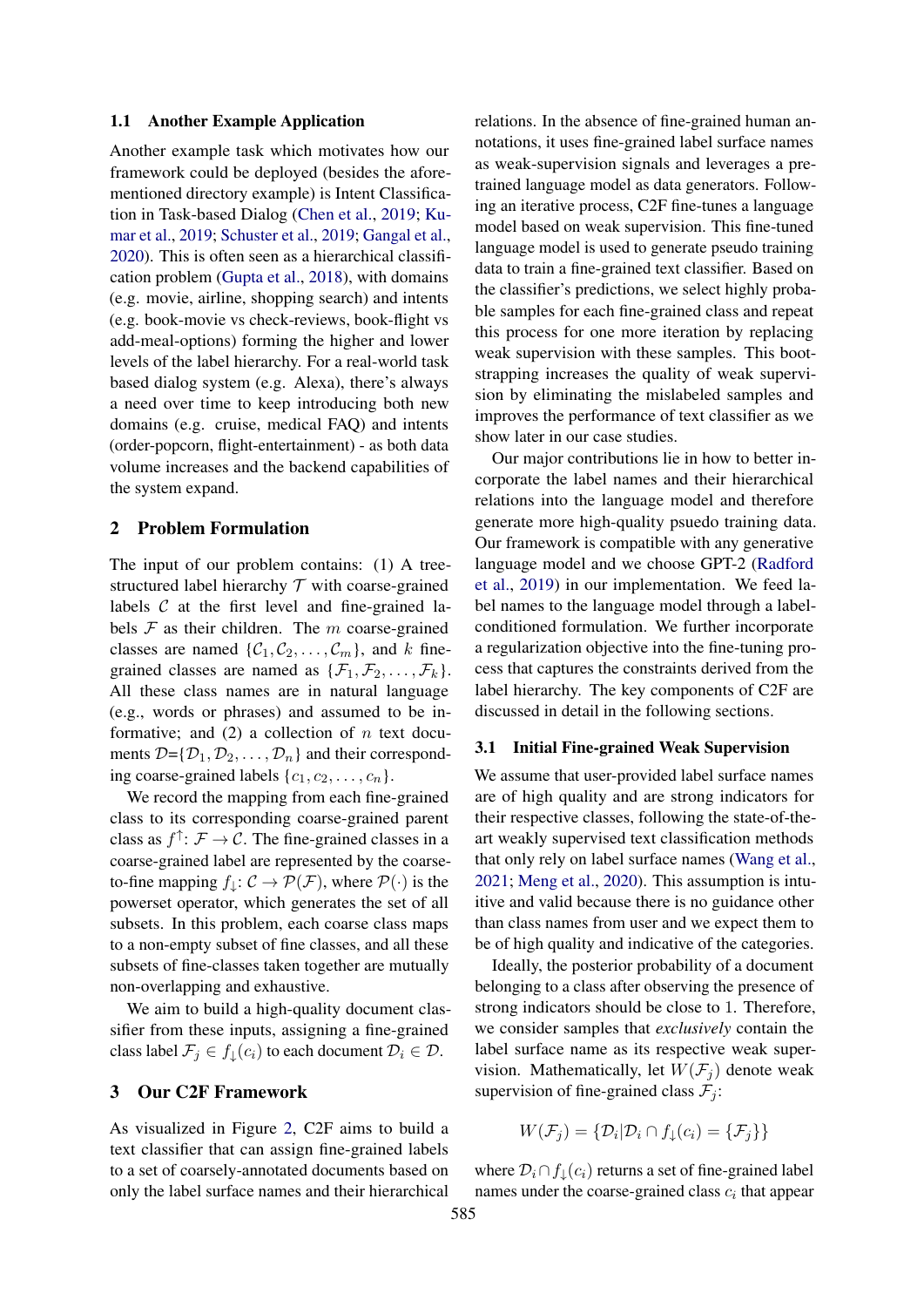in the document  $\mathcal{D}_i$ . When this set only contains  $\mathcal{F}_j$ , it means "exclusive" to other fine-grained labels. This "exclusiveness" could help us improve the precision of the initial weak supervision. Note that, it is implied that  $\mathcal{F}_j \in f_\downarrow(c_i)$ .

We observe that the initial weak supervision obtained usually has a highly-skewed label distribution, because the popularity of the label names varies. This difference in distribution could bias the generative language model towards the majority label and might affect the quality of generated samples, which in turn, would affect the performance of the text classifier. To address this problem, as there is no other prior knowledge, we opt to draw a balanced, weakly annotated subset through a stratified sampling before any model training. In other words, we make the size of weak supervision uniform for all labels, equal to the size for the minority label.

#### 3.2 Tailored Language Model Training

In this section, we describe our label-conditioned, hierarchy-aware language model training formulations that facilitates conditional corpus generation. Specifically, we continuously train a pre-trained language model to capture the distribution  $P(D|l)$ , where  $D$  is a document and  $l$  is a (coarse or fine) label surface name. Thus, this model can generate pseudo-training documents for fine-grained labels, when we plug in fine-grained label surface names.

## 3.2.1 Label-Conditioned Generation

Before we describe our formulation, we briefly introduce GPT-2 and its pre-training objective.

GPT-2. GPT-2 is a large, pre-trained left-to-right language model which exhibits strong performance with minimal in-task fine-tuning on many generation tasks, such as dialog [\(Zhang et al.,](#page-10-0) [2020\)](#page-10-0) and story generation [\(See et al.,](#page-9-8) [2019\)](#page-9-8). Its strong zeroshot ability across tasks stems from its pre-training on the vast and diverse WebText corpus ( $\approx 8M$ documents), besides the good inductive bias of its transformer-based architecture. GPT-2 is trained on standard language modeling objective to maximize the likelihood of a document  $D$  as follows:

$$
\mathcal{L}(D) = \sum_{i} \log P(w_i | w_{i-1}, \dots, w_1; \Theta)
$$

where  $P(\cdot)$  is modeled with a transformer-based architecture with parameters Θ.

To continuously train GPT-2 in a labelconditioned way, one has to maximize  $P(D|l)$  instead of  $P(D)$ . We designate the label surface names as the special token sequences and append them in the beginning to their respective documents with another special token <labelsep> separating the label sequence and document. For example, a sample document "*Messi plays for FC Barcelona*" belonging to "*soccer*" is modified to "*soccer* <labelsep> *Messi plays for FC Barcelona*". Therefore, our objective is to maximize  $\mathcal{L}(D|l)$  defined below:

$$
\mathcal{L}(D|l) = \sum_{i} \log P(w_i|w_{i-1},\ldots,w_1;l;\Theta)
$$

Note that, the  $l$  here could be the label surface name of a coarse-grained or fine-grained class. One can view our formulation as asking the label token sequence to play the role of prompt and the document  $D$  to be the continuation, thus facilitating conditional corpus generation.

During the continuous training process, we have access to both the gold, coarse-grained labels and weak, fine-grained labels. Examples included in weak supervision give rise to two label-conditioned documents — one by prefixing with the coarsegrained, gold label and the other with the weak, fine-grained one (due to the "exclusiveness" in the initial weak supervision). Those not in the weakly supervised set only give rise to the first kind. Since there is no conflict between these two labels, we simply treat a document as belonging independently to either of them.

## 3.2.2 Hierarchy-Aware Regularization

Our label-conditioned generation treats both fineand coarse-grained labels as prompts and does not use any information from the hierarchy. Therefore, we propose to add a regularization to the language model with constraints derived from hierarchy.

Intuitively, fine-grained labels are more specific to coarse-grained labels, and therefore, when generating the same document conditioned on its gold fine-grained label, it should have a higher probability than that conditioned on its coarse-grained label. We believe the same intuition is applicable to the high-quality weak supervision. Therefore, we seek to enforce the constraint while continuously training on weak supervision. Specifically, a document should be more likely given its fine-grained (weak) label rather than its coarse-grained label. Mathematically,

$$
P(\mathcal{D}_i|\mathcal{F}_j) > P(\mathcal{D}_i|c_i), \forall \mathcal{D}_i \in W(\mathcal{F}_j)
$$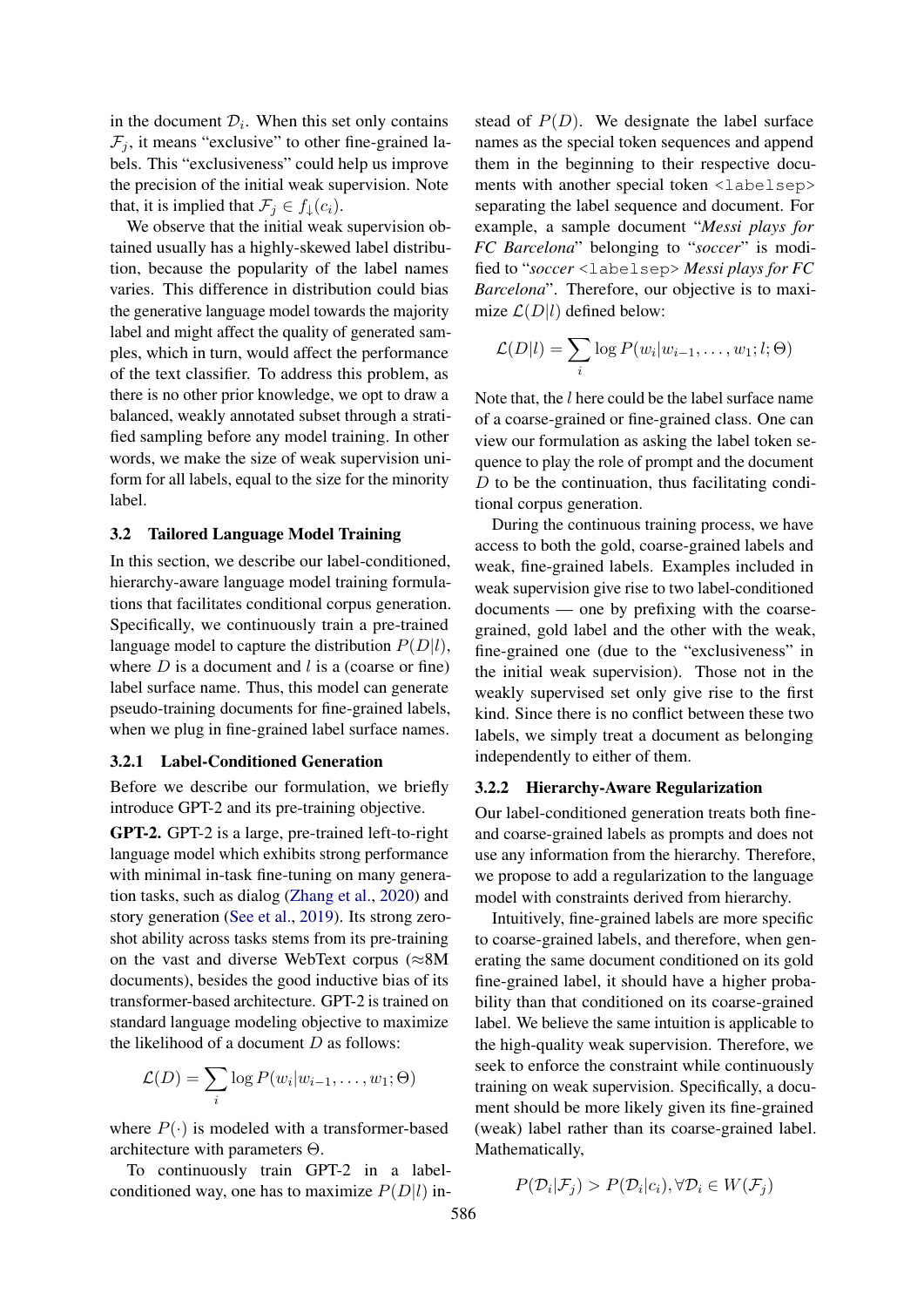where  $W(\mathcal{F}_i)$  is the weak supervision for finegrained label  $\mathcal{F}_j$ . Note that, it is implied from  $W(\mathcal{F}_i)$  that  $\mathcal{F}_i \in f(\mathcal{L}_i)$ .

This inequality can be expressed in the form of a margin between  $P(\mathcal{D}_i|\mathcal{F}_j)$  and  $P(\mathcal{D}_i|c_i)$ , which can be implemented in practice through an additional Hinge loss term:

$$
HL(\mathcal{D}_i, \mathcal{F}_j) = \max(0, \log P(\mathcal{D}_i|c_i) - \log P(\mathcal{D}_i|\mathcal{F}_j) + \epsilon)
$$

where  $\epsilon$  is a positive constant.

We incorporate this hierarchy-aware regularization into the final objective function as follows:

$$
\mathcal{O} = \sum_{\mathcal{D}_i \in \mathcal{D}} \mathcal{L}(D_i|c_i)
$$
  
+ 
$$
\sum_{\mathcal{F}_j} \sum_{\mathcal{D}_i \in W(\mathcal{F}_j)} \mathcal{L}(\mathcal{D}_i|\mathcal{F}_j) - \lambda HL(\mathcal{D}_i, \mathcal{F}_j)
$$

The final optimization aims to maximize  $\mathcal{O}$ .

## 3.3 Pseudo Training Data Generation, Text Classifier, & Weak Supervision Update

After continuously training the language model in a label-conditioned way, we generate the data for each fine-grained category. Specifically, we send the corresponding label surface name as the prompt to our language model, and it then generates samples for that respective class. Since we don't know the label distribution beforehand, we assume it's a balanced distribution and thus, avoiding inducing potential bias in the classifier. We generate twice the required documents divided equally among finegrained labels. Specifically, for a fine-grained label  $\mathcal{F}_j \in f_\downarrow(c)$ , we generate  $2\frac{N_c}{|f_\downarrow(c)|}$  $\frac{N_c}{|f_{\downarrow}(c)|}$  documents, where  $N_c$  is the number of documents that belong to coarse-grained label c.

We train a text classifier over these generated documents and their corresponding finegrained labels. Our framework is compatible with any text classifier and we use BERT(bert-base-uncased) [\(Devlin et al.,](#page-9-9) [2019\)](#page-9-9) classifier in our experiments.

After training the text classifier, we obtain finegrained predictions and probability scores for all coarsely annotated documents D. Finally, we bootstrap it on unlabelled data by *replacing* weak supervision  $W(\mathcal{F}_i)$  by top-k predictions where  $k = |W(\mathcal{F}_i)|$  in every fine-grained label  $\mathcal{F}_i$  and repeat this process *one more time*. In our experiments, we observe that these top- $|W(\mathcal{F}_j)|$  predictions are of significantly higher quality than the initial weak supervision, thus improving the text classifier.

## 4 Experiments

In this section, we start with introducing datasets, compared methods, and experimental settings. Next, we present quantitative evaluation results of C2F together with all compared methods. In the end, we show qualitative studies to analyze different aspects of our C2F framework.

## 4.1 Datasets

We evaluate our framework on two hierarchical datasets where each document has one coarsegrained label and one fine-grained label. The dataset statistics are provided in Table [1.](#page-5-0) The details of these datasets are as follows:

- The New York Times (NYT): Following the previous work [\(Meng et al.,](#page-9-10) [2018;](#page-9-10) [Mekala and](#page-9-11) [Shang,](#page-9-11) [2020;](#page-9-11) [Wang et al.,](#page-9-0) [2021\)](#page-9-0) we experiment on the NYT dataset. It is a collection of news articles written and published by The New York Times. Each news article is classified into one of 5 coarse-grained genres (e.g., arts, sports) and 25 fine-grained categories (e.g., movies, baseball).
- The 20 Newsgroups (20News): The 20News dataset $2$  is a collection of newsgroup documents partitioned widely into 6 groups (e.g., recreation, computers) and 20 fine-grained classes (e.g., graphics, windows, baseball, hockey). There are three miscellaneous labels (i.e., "misc.forsale", "talk.politics.misc", "talk.religion.misc"). As one can notice, their label names are about 'miscellaneous' and contain information of various types. Since these labels and label surface names have no focused meaning, we drop the documents annotated as these labels in our experiments.

#### 4.2 Compared Methods

Since we aim to perform fine-grained classification with no fine-grained supervision, we compare our framework with a wide range of zero-shot and weakly supervised text classification methods described below:

• Word2Vec learns word vector representations [\(Mikolov et al.,](#page-9-12) [2013\)](#page-9-12) for all words in the corpus and consider the word vectors of label surface name vectors as their respective label representations. In the case of multi-word label descriptors, the embeddings of individual words are averaged. Each document is labeled with the most similar label based on cosine similarity.

<span id="page-4-0"></span><sup>2</sup><http://qwone.com/~jason/20Newsgroups/>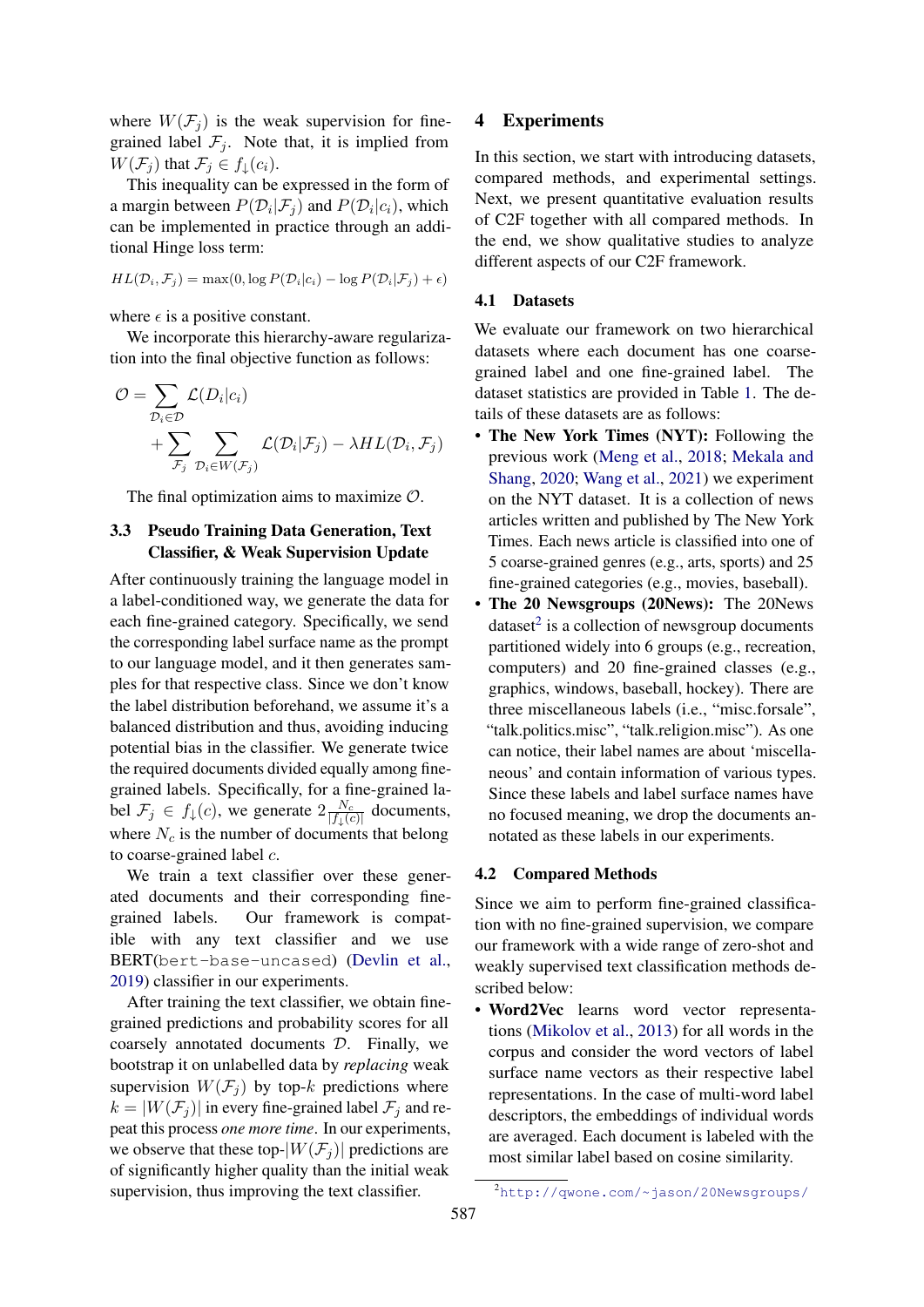Table 1: Dataset statistics

<span id="page-5-0"></span>

| <b>Dataset</b> | D      | $\mathcal{F}$ | Coarse labels                                        | <b>Fine labels</b>                                                                                                                                                                                                                                                                                                                |
|----------------|--------|---------------|------------------------------------------------------|-----------------------------------------------------------------------------------------------------------------------------------------------------------------------------------------------------------------------------------------------------------------------------------------------------------------------------------|
| <b>NYT</b>     | 11.744 | 26            | arts, business, politics,<br>science, sports         | dance, music, movies, television, economy, energy companies, international<br>business, stocks & bonds, abortion, federal budget, gay rights, gun control,<br>immigration, law enforcement, military, surveillance, the affordable care act,<br>cosmos, environment, baseball, basketball, football, golf, hockey, soccer, tennis |
| 20News         | 16.468 |               | computer, politics, recreation,<br>religion, science | graphics, windows, ibm, mac, x window, mideast, guns, autos, motorcycles,<br>baseball, hockey, christian, atheism, encryption, electronics, medicine, space                                                                                                                                                                       |

- WeSTClass [\(Meng et al.,](#page-9-10) [2018\)](#page-9-10) assumes words and documents share a joint semantic space and model each class as a high-dimensional spherical distribution. Words are sampled from this learned distribution to create pseudo-training data over which a classification model is trained. This model is refined through self-training on unlabeled documents. This is the same as applying its hierarchical counterpart WeSHClass [\(Meng](#page-9-13) [et al.,](#page-9-13) [2019\)](#page-9-13) individually on each coarse-grained class.
- ConWea [\(Mekala and Shang,](#page-9-11) [2020\)](#page-9-11) is a seeddriven contextualized weak supervision framework. They leverage pre-trained language models to resolve interpretation of seed words and make the weak supervision contextualized.
- **LOTClass** [\(Meng et al.,](#page-9-1) [2020\)](#page-9-1) uses pre-trained language model like BERT [\(Devlin et al.,](#page-9-9) [2019\)](#page-9-9) to query replacements for class names and constructs a category vocabulary for each class. This is further used to fine-tune the language model on a word-level category prediction task and identifies potential classes for documents via string matching. A classifier is trained on this pseudolabeled data with further self-training.
- X-Class [\(Wang et al.,](#page-9-0) [2021\)](#page-9-0) learns class-oriented document representations that make it adaptive to the user-specified classes. These document representations are aligned to classes through PCA + GMM, harvesting pseudo labels for a supervised classifier training.

We also compare C2F with its ablated variants. C2F-NoHier uses label-conditioned generation alone without the hierarchy-aware regularization. C2F-Ind and C2F-Ind-NoHier are run individually on each coarse-grained label  $c$  to assign a finegrained label  $\mathcal{F}_i \in f_\perp(c)$  and the predictions are accumulated at the end to compute aggregated results. However, C2F-Ind uses both label-conditioned generation with the hierarchy-aware regularization whereas C2F-Ind-NoHier uses label-conditioned generation alone. C2F-1IT is a BERT classifier

trained on initial fine-grained weak supervision. We also consider C2F with different generative LMs and classifiers. C2F-GPT-BERT, C2F-GPT-LR use GPT [\(Radford et al.,](#page-9-14) [2018\)](#page-9-14) as the generative language model and BERT, Logistic Regression as classifiers respectively.

For a fair comparison, we make coarse-grained annotated data available for all baselines and run them individually on each coarse-grained label  $c$ to assign a fine-grained label  $\mathcal{F}_i \in f_\downarrow(c)$  and the predictions are accumulated at the end to compute aggregated results. We provide label surface names as seed words for seed-word-driven baselines like ConWea and WeSTClass.

We also present the performance of BERT in a supervised setting which is denoted as BERT-Sup. The results of BERT-Sup reported are on the test set which follows an 80-10-10 train-dev-test split.

## 4.3 Experimental Settings

While fine-tuning GPT-2, we experiment with learning rates  $\alpha \in \{5e^{-5}, 5e^{-4}, 5e^{-6}\}$ , with  $\alpha =$  $5e^{-4}$  being found optimal, and continue the labelconditioned language model training for 5 epochs.

Generation from the model is done via nucleus sampling [\(Holtzman et al.,](#page-9-15) [2020\)](#page-9-15), with a budget of  $p = 0.95$  and a length limit of 200 subwords. The prompt given for generation is simply the tag sequence corresponding to the intended fine-grained label of the sample to be generated. Since finegrained class ratios are apriori unknown, an equal number of examples are sampled for each finegrained class within the same coarse-grained class.

For the hierarchy-aware regularization, we set the hinge loss margin  $\epsilon = \log 5$  and  $\lambda = 0.01$ . For hyperparameter selection of  $\epsilon$ , we sweep over the sequence of values in  $\{logn\}_{n=1}^{n=10}$ . Further searching is done through two levels of binary search. The decision to initially sweep over values in logarithmic fashion is taken based on two intuitions: i) Larger jumps were found to skip over the domain of variation of epsilon too quickly ii)  $\epsilon$  is essentially a margin on logarithmic probabilities.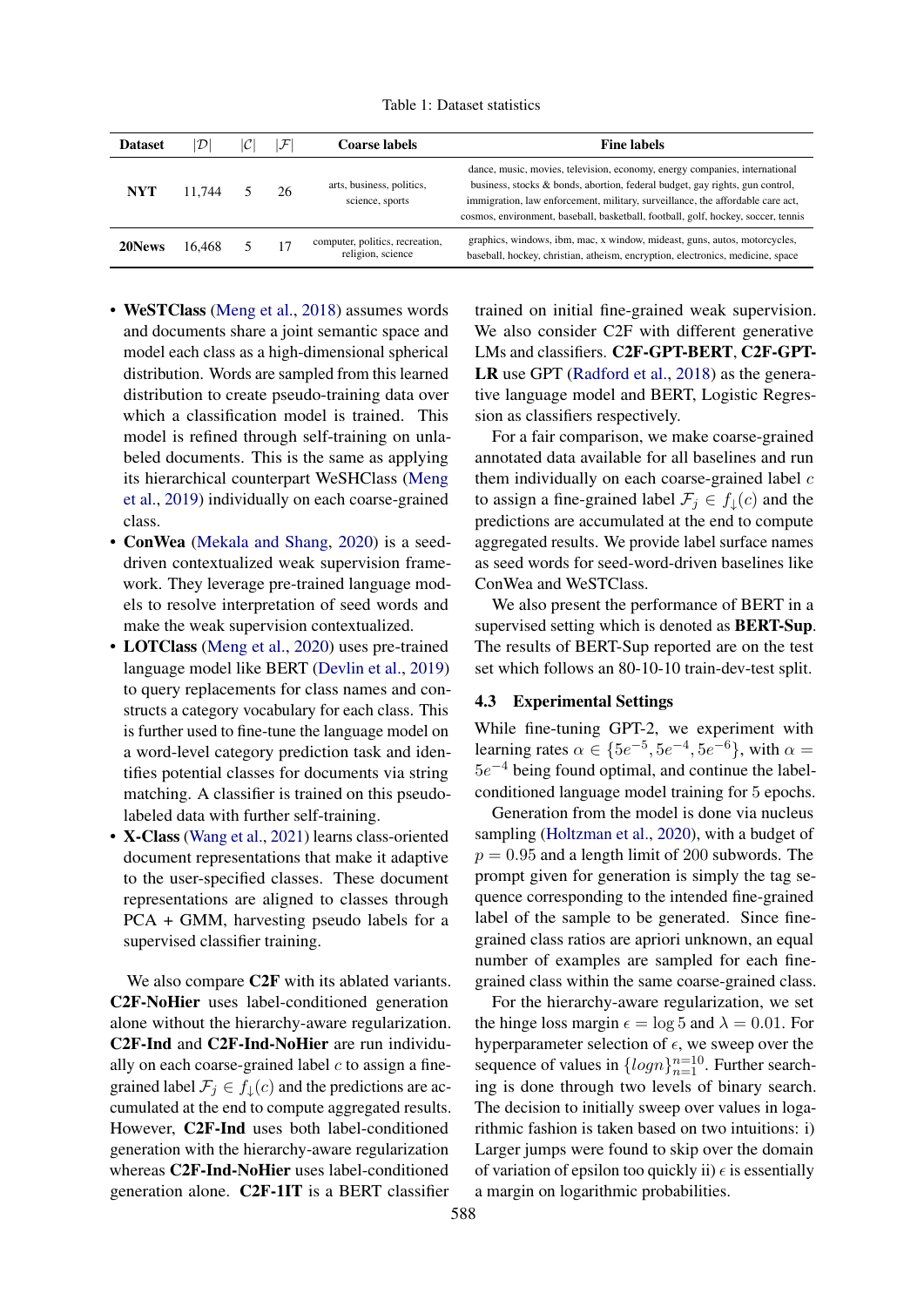<span id="page-6-0"></span>Table 2: Micro and Macro f1 scores and their respective standard deviations on two datasets are presented. The statistical significance test results between C2F and all other baselines are showed in Appendix [A.](#page-11-0) All the p-values are less than  $10^{-15}$ , making the performance improvement over baselines significant.

|                             | <b>NYT</b>   |              | 20 Newsgroup                           |              |
|-----------------------------|--------------|--------------|----------------------------------------|--------------|
| <b>Methods</b>              | $Mi-F_1(\%)$ | $Ma-F_1(\%)$ | $Mi-F_1(\%)$                           | $Ma-F_1(\%)$ |
| Word2Vec                    | 32.50(2.50)  |              | $17.50(1.50)$ $11.03(1.30)$            | 11.03(0.90)  |
| ConWea                      | 76.23 (0.97) |              | $69.82(0.54)$ 56.14 (0.76)             | 56.21 (0.32) |
| <b>WeSTClass</b>            | 73.96 (0.49) |              | $65.03(0.31)$ 55.46 $(0.19)$           | 55.53 (0.38) |
| <b>LOTClass</b>             | 15.00 (1.20) |              | 20.21 (0.76) 34.18 (0.64)              | 33.63 (0.71) |
| X-Class                     | 91.16 (0.56) |              | 81.09 (0.39) 73.15 (0.23) 73.06 (0.12) |              |
| C2F                         | 92.62(0.54)  |              | 87.01 (0.72) 77.50 (0.96) 77.57 (0.89) |              |
| C <sub>2</sub> F-NoHier     | 90.44 (0.91) |              | 85.50 (0.82) 76.27 (0.85) 76.13 (0.78) |              |
| $C2F-Ind$                   | 91.60 (0.45) |              | 86.82 (0.44) 74.62(0.96)               | 74.50 (0.97) |
| C <sub>2</sub> F-Ind-NoHier | 90.95 (0.59) |              | 85.75 (0.17) 74.59 (0.63)              | 74.48 (0.57) |
| $C2F-1IT$                   | 82.10 (0.21) |              | 58.12 (0.31) 71.06 (0.38)              | 70.94 (0.53) |
| C <sub>2</sub> F-GPT-BERT   | 89.09 (0.34) |              | 85.07 (0.28) 75.10 (0.64)              | 75.02 (0.59) |
| $C2F-GPT-LR$                | 88.57 (0.48) |              | 84.98 (0.53) 75.03 (0.63) 74.89 (0.69) |              |
| BERT-Sup                    | 98.00 (0.27) |              | 94.00 (0.57) 96.39 (0.43) 96.36 (0.72) |              |

#### 4.4 Quantitative Results

We evaluate our framework using Micro-f1(Mi-F<sub>1</sub>) and Macro-f1(Ma-F<sub>1</sub>) as performance metrics. The evaluation results of all methods run on three random seeds are summarized in Table [2](#page-6-0) along with their respective standard deviations. We can observe that our proposed framework achieves superior performance compared to all other baselines. We discuss the effectiveness of C2F as follows:

- C2F demonstrates the best performance among all compared baselines. By utilizing the generative language model through label-conditioned fine-tuning and regularizing it with hierarchical hinge loss to leverage the hierarchy, it is able to generate good quality pseudo training data, which helped in achieving the best performance.
- C2F outperforms X-Class with a significant margin. X-Class doesn't take advantage of label hierarchy and requires class names to be one word whereas our framework has no such limitation and leverages rich language models to understand informative label surface names.
- We have to note the significantly low performance of LOTClass. LOTClass queries replacements of label surface names and consider those to be indicative of the label. This is a valid assumption for the coarse-grained classification but when the classes become fine-grained, the replacements may not be indicative of its respective class. For e.g., consider the sentence "I won a baseball game.". If "baseball" is replaced by "tennis", it is still a valid and meaningful statement but "tennis" is not indicative of "baseball". Therefore, LOTClass performs low in the finegrained text classification task. Our framework

separates the weak supervision for each label initially and fine-tunes the language model in a label conditioned way. Therefore, it is able to distinguish between fine-grained labels as well.

- The comparison between C2F, C2F-Ind and C2F-NoHier, C2F-Ind-NoHier shows that the hinge loss helped in leveraging the constraints from hierarchy to improve the language model.
- The comparison between C2F and C2F-Ind shows that the fine-grained classification benefits from the hierarchical structure and joint training with other coarse-grained classes.
- We can observe that C2F perform significantly better than C2F-1IT. This shows that the finegrained classification improves with bootstrapping, where the samples with high predicted probabilities are selected and used them as weak supervision for the next iteration.
- The comparison between C2F and C2F-GPT-BERT, C2F-GPT-LR shows that the performance improves with larger language models. This also demonstrates that C2F is compatible with different generative language models and classifiers.
- We observe that the performance of C2F is quite close to supervised method BERT-Sup, for e.g., on the NYT dataset. This demonstrates that C2F is quite effective in closing the performance gap between weakly supervised and supervised setting with just label surface names as supervision.

## 4.5 Performance increase with bootstrapping

The f1-scores of fine-grained labels in three coarsegrained labels "computer", "politics", "religion" across iteration-0 and iteration-1 are plotted in Fig [3.](#page-7-0) We see that performance increases significantly from iteration-0 (blue) to iteration-1 (red). We attribute this increase to our bootstrapping.

#### 4.6 Sensitivity to  $\epsilon$

A potential concern with the experimental setup can be overtly high sensitivity of C2F to the hinge loss margin parameter, i.e  $\epsilon$ . However, from the plot in Figure [4,](#page-7-1) we clearly see that F1 scores aren't drastically sensitive to epsilon - with standard deviations of 0.00515 and 0.00517 for Macro and Micro-F1 scores respectively.

#### 4.7 Qualitative Analysis

Given a particular coarse label (say sports) and its data subsets  $X = \{D_i | c_i = "sports"\}$ and  $X_f = \{ \mathcal{D}_i | c_i = "sports", f_i = f \in$  $f_{\downarrow}$ ("sports")}, as a matter of post-hoc analysis,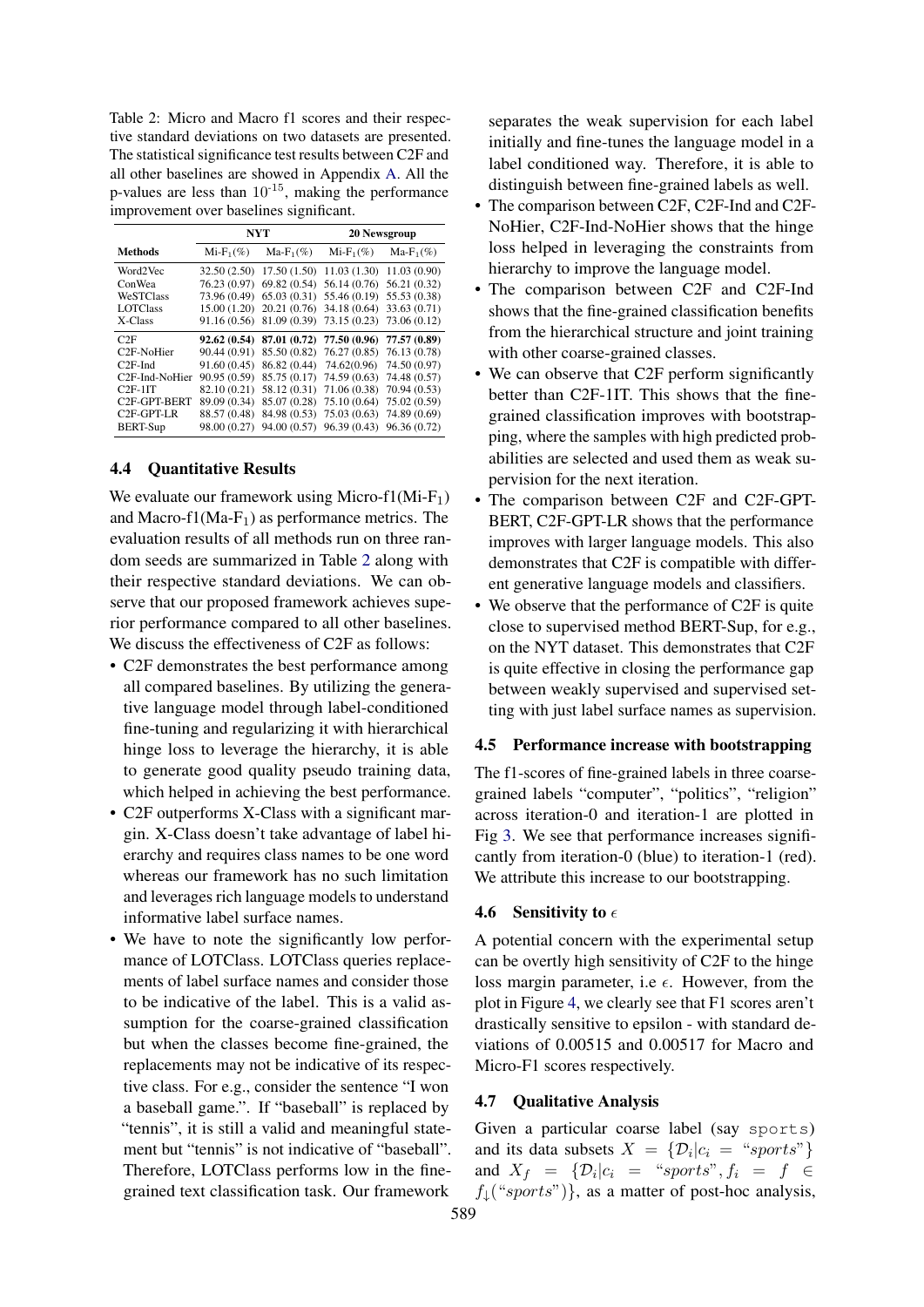<span id="page-7-0"></span>

<span id="page-7-1"></span>Figure 3: Performance increase in fine-grained text classifier from initial to updated weak supervision.



Figure 4: Micro and Macro-F1 scores vs  $\epsilon$  on 20News.

we can compare three distinct "supervised" splits a classifier could've been trained on:

- 1. Gold: Data along with gold fine-grained labels, which is not actually available in our setting.
- 2. **C2F-Init:** This is the subset of  $X$  for which the initial weak supervision strategy assigns fine labels based on label surface names.
- 3. C2F-Gen: This is the data sampled from our trained language model as the generator for each of the respective fine-grained labels.

Which supervision is more apt from the purview of training? To answer this, we examine the entropy  $H()$  of the word frequency distribution of the three datasets. Specifically, we examine reduction in value from entropy of the overall set  $H(X)$  to the mean entropy on partitioning further by fine label, i.e  $\overline{H}(X_f)$ . The larger this drop, the more internally coherent are the label partitions.

As we can see from Figure [5,](#page-7-2) the drops  $H(X)$  –  $\overline{H}(X_f)$  are greater for C2F-GEN compared to both C2F-INIT and GOLD, indicating that it produces more mutually discriminative examples than both of them. At the same time, we observe that overall entropy of C2F-GEN, i.e  $H(Gen) = 6.631$  does not drastically differ in value from, though it is significantly lesser than, that of GOLD,  $H(Gold)$ 

<span id="page-7-2"></span>

Figure 5: Relative drops in entropy  $H(X) - H(X_{l_f})$ on splitting by fine label  $l_f$ ,  $\forall l_f \in f_\downarrow$  (SPORTS), along with their aggregate. *C2F-Gen, C2F-Init, Gold* stands for the generator sampled, initial weakly supervised subset and the entire ground truth datasets respectively.

6.924, being 4.21% smaller. In summary, we see that C2F-GEN provides a more discriminative training signal without reducing example diversity.

A few samples of generated documents for finegrained labels is shown in Table [3.](#page-8-0)

## 5 Related Work

We review the literature about different weakly supervised text classification methods.

There are three main sources of weak supervision: (1) a set of representative keywords for each class [\(Meng et al.,](#page-9-10) [2018;](#page-9-10) [Mekala and Shang,](#page-9-11) [2020;](#page-9-11) [Mekala et al.,](#page-9-16) [2020\)](#page-9-16), (2) a few labeled documents [\(Tang et al.,](#page-9-17) [2015;](#page-9-17) [Miyato et al.,](#page-9-18) [2017;](#page-9-18) [Xu](#page-9-19) [et al.,](#page-9-19) [2017;](#page-9-19) [Meng et al.,](#page-9-10) [2018\)](#page-9-10), (3) label surface names [\(Tao et al.,](#page-9-20) [2018;](#page-9-20) [Meng et al.,](#page-9-1) [2020;](#page-9-1) [Wang](#page-9-0) [et al.,](#page-9-0) [2021\)](#page-9-0). Typically, weakly supervised text classification frameworks obtain pseudo-labeled data, train a classifier, and improve the classifier by bootstrapping over unlabeled data. Seed-driven frameworks obtain pseudo-labeled data from userprovided seed words. When a few labeled documents are provided as weak supervision, the abovementioned pipeline similarly starts with these as pseudo-labeled data. In this paper, we focus on label surface names as the source of weak supervision. Along this line, Doc2Cube [\(Tao et al.,](#page-9-20) [2018\)](#page-9-20) expands label keywords from label surface names and performs multidimensional document classification by learning dimension-aware embedding; [\(Meng et al.,](#page-9-1) [2020\)](#page-9-1) identify keywords for classes by querying replacements for class names using BERT and pseudo-labels the documents by string matching with the selected keywords. [\(Wang et al.,](#page-9-0) [2021\)](#page-9-0) proposed an adaptive representation learning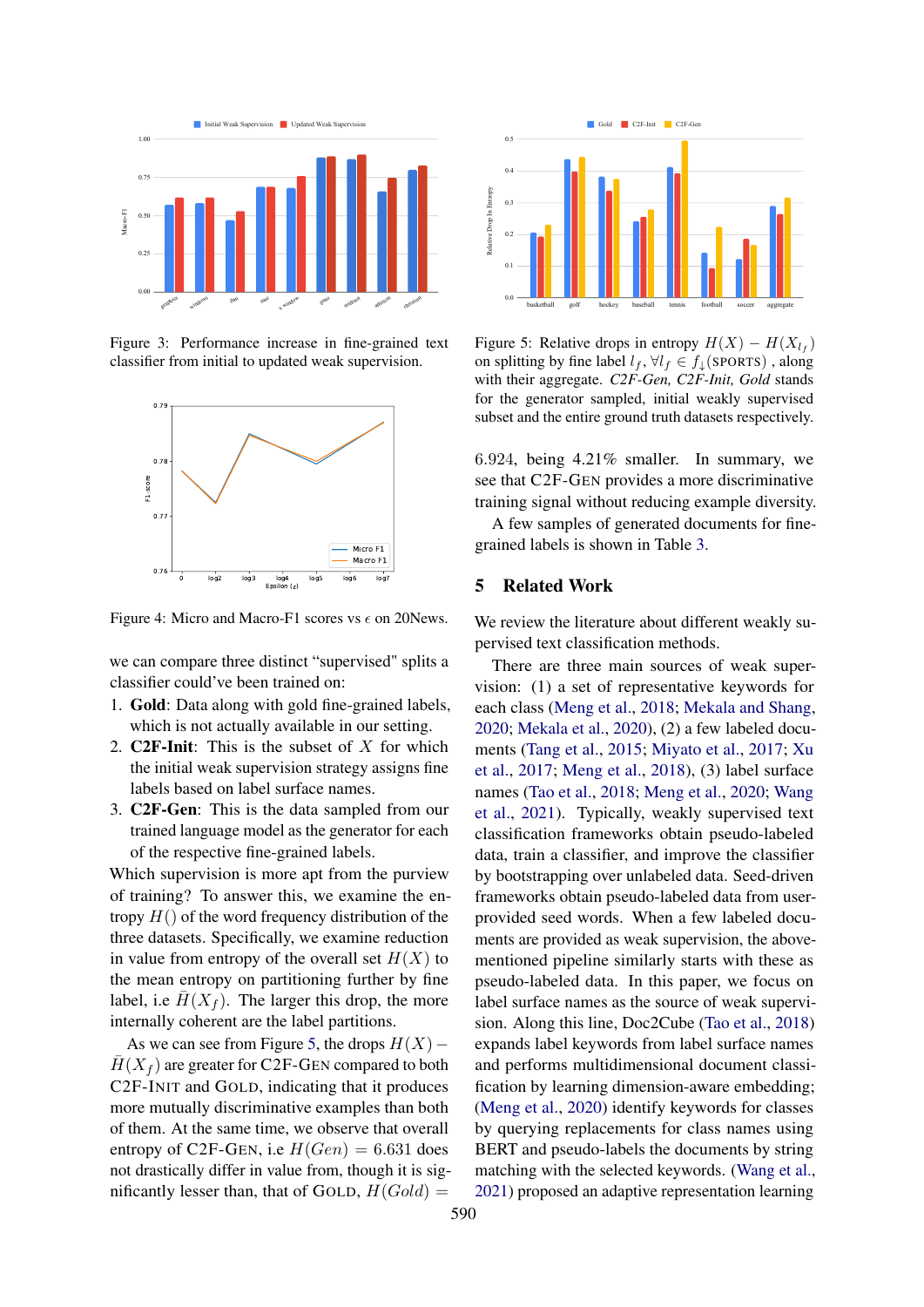<span id="page-8-0"></span>Table 3: Example generated samples for fine-grained labels *hockey*, *basketball*, *cosmos*, and *economy* in NYT dataset and *autos*, *atheism*, *windows* in 20Newsgroup dataset.

| Label      | <b>Sentence</b>                                                                                                                                                                                                                                                                                                                                                                                                                    |
|------------|------------------------------------------------------------------------------------------------------------------------------------------------------------------------------------------------------------------------------------------------------------------------------------------------------------------------------------------------------------------------------------------------------------------------------------|
| hockey     | the rangers' two injury-riddled offense and seven-game effort to defeat the florida panthers on saturday have prompted coach alain vigneault<br>to call on the veteran right wing to start against the capitals. his message to the rookie goalie thomas vanek was that "he was fine today"<br>and the rangers did not have to worry about his status in a game against another talented team.                                     |
| basketball | the nets entered the n.b.a. season with such wide open space that even their most ardent supporters of the franchise might admit their<br>disappointment. the season ended sunday with the los angeles lakers selecting the first-round draft pick, with the eventual no. 1 pick jason<br>kidd, a dynamic penetrator who could challenge for a starting job, at least in a year.                                                   |
| cosmos     | washington — the outermost reaches of space are barely perceptible from the surface, making it difficult to see the red planet, but a<br>spacecraft based on this data could find something as yet elusive: an elusive galaxy that has just vanished on thursday, kepler spacecraft,<br>which is carrying back-to-back samples of solar starlight, will begin a journey that will lead the space agencys curiosity.                |
| economy    | washington — the number of americans seeking unemployment benefits fell less than expected last week, the latest evidence that steady<br>job growth is holding steady, jobless claims rose,000 to a seasonally adjusted,000, the labor department said on thursday, that is 146 more<br>than previously reported.last week's drop in jobless claims came two months after steady increases in the previous week, when claims rose. |
| autos      | re manual shift bigots in article (james bruder) writes another question that hasn't been addressed yet is how come the auto mated to the<br>lever controlling selector is not mounted to the transmission? i would think that the mated to the shifter would be mounted in the passenger<br>compartment, is this a problem with the manual transmission? and if so, is it a problem with the shifter's mounting point?            |
| atheism    | re why do people become atheists? in article, (kent sandvik) writes in article, (robert beauchaine) writes and i suppose i would have better<br>evidence if i could. why would it be any different, for one thing? im fairly new to this group, so perhaps this sort of question has already<br>been asked, and answered before, but ive just started to think about it.                                                           |
| windows    | re dos 6.0 in article 1qh61o, (russ sharp) wrote it's absolutely ludicrous for me to try and run dos 6.0 without the bloody help of at least<br>8 people. i've tried compiling it on several systems, and i've run it six times without a problem. dos 6.0 didn't mention a config.sys or<br>anything else, there were a couple other windows' manuals which did mention about config.sys.                                         |

method for obtaining label and document embedding and these document embeddings are further clustered to pseudo-label the corpus. However, all these methods perform flat text classification. Although our method performs text classification using only fine-grained label surface names as supervision, we have coarse-grained annotated data and leverage it to improve fine-grained classification. There are a few methods that perform weakly supervised hierarchical classification [\(Meng et al.,](#page-9-13) [2019;](#page-9-13) [Zhang et al.,](#page-10-1) [2021\)](#page-10-1). However, our problem statement is different from hierarchical classification. We have coarse-grained annotated data and our framework utilizes it and label hierarchy to perform fine-grained text classification. Recently, [\(Hsieh et al.,](#page-9-21) [2019\)](#page-9-21) introduced coarse-tofine weakly-supervised multi-label learning problem. However, they assume a few fine-grained labeled documents as supervision whereas we require only label surface names. Additionally, our framework is generative in nature i.e. instead of pseudo-labeling the corpus, we generate training data and train the classifier.

## 6 Conclusions and Future Work

Through this work, we introduced the task of coarse-to-fine grained classification and laid out its significance. Next, we showed the promise of incorporating pre-trained language models like GPT-2 into a weak supervision strategy which starts out

with just label surface names. Finally, we showed a way to attune these models for our task even better, through explicit regularization based on coarsefine label constraints which fall naturally out of our task definition. We outperform multiple SOTA zero-shot baselines on NYT and 20News, underscoring the utility both of incorporating pre-trained language models as well as task constraints.

We believe exploring newer ways of exploiting task agnostic knowledge sources and injecting task constraints into the weakly supervised learning process are promising avenues for future work.

## 7 Acknowledgements

We thank anonymous reviewers and program chairs for their valuable and insightful feedback. The research was sponsored in part by National Science Foundation Convergence Accelerator under award OIA-2040727 as well as generous gifts from Google, Adobe, and Teradata. Any opinions, findings, and conclusions or recommendations expressed herein are those of the authors and should not be interpreted as necessarily representing the views, either expressed or implied, of the U.S. Government. The U.S. Government is authorized to reproduce and distribute reprints for government purposes not withstanding any copyright annotation hereon.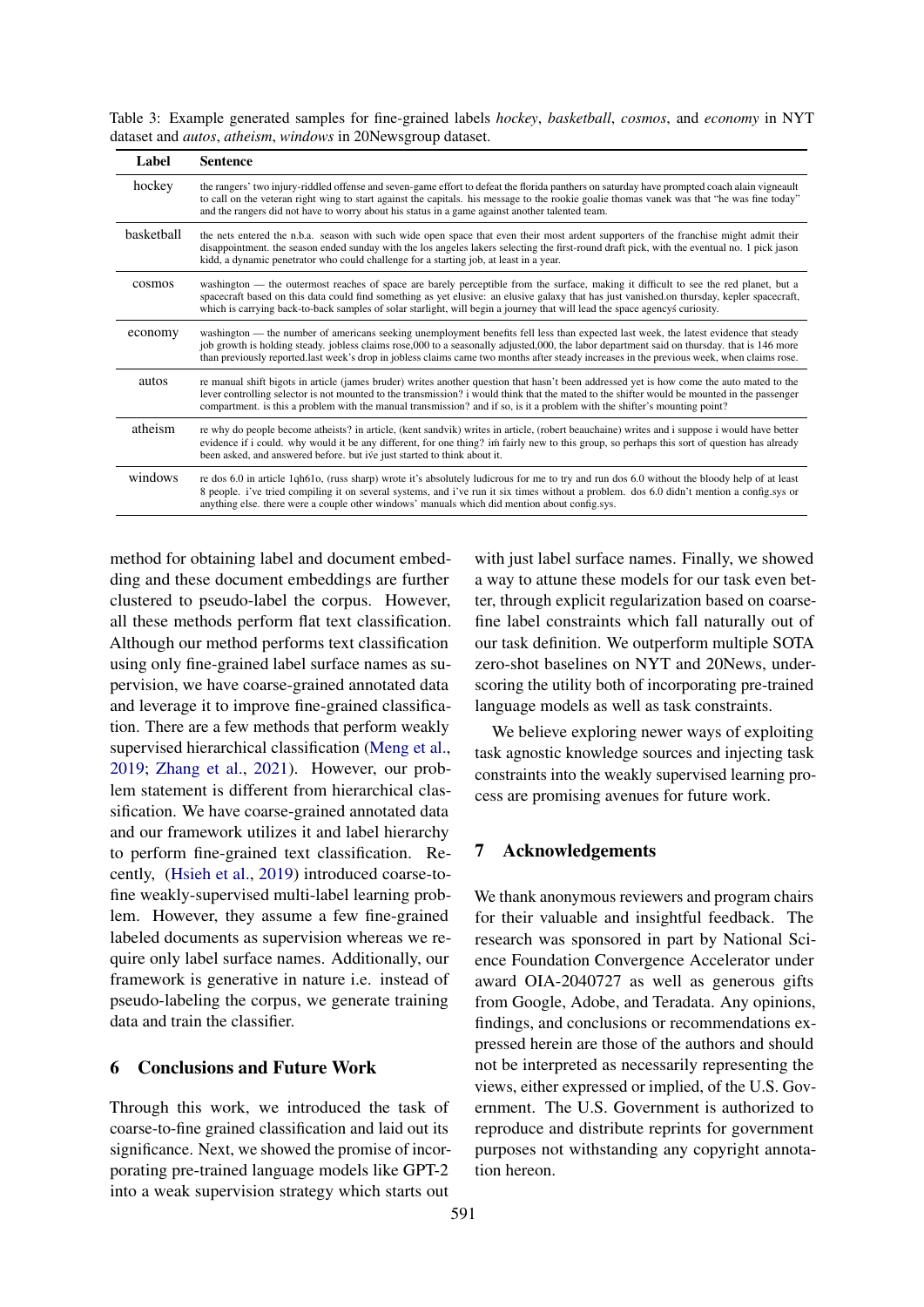## References

- <span id="page-9-2"></span>Qian Chen, Zhu Zhuo, and Wen Wang. 2019. Bert for joint intent classification and slot filling. *arXiv preprint arXiv:1902.10909*.
- <span id="page-9-9"></span>J. Devlin, Ming-Wei Chang, Kenton Lee, and Kristina Toutanova. 2019. Bert: Pre-training of deep bidirectional transformers for language understanding. In *NAACL*.
- <span id="page-9-5"></span>Varun Gangal, Abhinav Arora, Arash Einolghozati, and Sonal Gupta. 2020. Likelihood ratios and generative classifiers for unsupervised out-of-domain detection in task oriented dialog. In *Proceedings of the AAAI Conference on Artificial Intelligence*, volume 34, pages 7764–7771.
- <span id="page-9-6"></span>Sonal Gupta, Rushin Shah, Mrinal Mohit, Anuj Kumar, and Mike Lewis. 2018. Semantic parsing for task oriented dialog using hierarchical representations. In *EMNLP*.
- <span id="page-9-15"></span>Ari Holtzman, Jan Buys, Li Du, Maxwell Forbes, and Yejin Choi. 2020. [The curious case of neural text de](https://openreview.net/forum?id=rygGQyrFvH)[generation.](https://openreview.net/forum?id=rygGQyrFvH) In *International Conference on Learning Representations*.
- <span id="page-9-21"></span>Cheng-Yu Hsieh, Miao Xu, Gang Niu, Hsuan-Tien Lin, and Masashi Sugiyama. 2019. A pseudo-label method for coarse-to-fine multi-label learning with limited supervision. *OpenReview*.
- <span id="page-9-3"></span>Varun Kumar, Hadrien Glaude, Cyprien de Lichy, and Wlliam Campbell. 2019. A closer look at feature space data augmentation for few-shot intent classification. In *Proceedings of the 2nd Workshop on Deep Learning Approaches for Low-Resource NLP (DeepLo 2019)*, pages 1–10.
- <span id="page-9-11"></span>Dheeraj Mekala and Jingbo Shang. 2020. Contextualized weak supervision for text classification. In *Proceedings of the 58th Annual Meeting of the Association for Computational Linguistics*, pages 323–333.
- <span id="page-9-16"></span>Dheeraj Mekala, Xinyang Zhang, and Jingbo Shang. 2020. Meta: Metadata-empowered weak supervision for text classification. In *Proceedings of the 2020 Conference on Empirical Methods in Natural Language Processing (EMNLP)*, pages 8351–8361.
- <span id="page-9-10"></span>Yu Meng, Jiaming Shen, Chao Zhang, and Jiawei Han. 2018. Weakly-supervised neural text classification. In *Proceedings of the 27th ACM International Conference on Information and Knowledge Management*, pages 983–992.
- <span id="page-9-13"></span>Yu Meng, Jiaming Shen, Chao Zhang, and Jiawei Han. 2019. Weakly-supervised hierarchical text classification. In *Proceedings of the AAAI Conference on Artificial Intelligence*, volume 33, pages 6826–6833.
- <span id="page-9-1"></span>Yu Meng, Yunyi Zhang, Jiaxin Huang, Chenyan Xiong, Heng Ji, Chao Zhang, and Jiawei Han. 2020. [Text](https://doi.org/10.18653/v1/2020.emnlp-main.724) [classification using label names only: A language](https://doi.org/10.18653/v1/2020.emnlp-main.724) [model self-training approach.](https://doi.org/10.18653/v1/2020.emnlp-main.724) In *Proceedings of the*

*2020 Conference on Empirical Methods in Natural Language Processing (EMNLP)*, pages 9006–9017, Online. Association for Computational Linguistics.

- <span id="page-9-12"></span>Tomas Mikolov, Kai Chen, G. Corrado, and J. Dean. 2013. Efficient estimation of word representations in vector space. In *ICLR*.
- <span id="page-9-18"></span>Takeru Miyato, Andrew M. Dai, and Ian J. Goodfellow. 2017. [Adversarial training methods for](https://openreview.net/forum?id=r1X3g2_xl) [semi-supervised text classification.](https://openreview.net/forum?id=r1X3g2_xl) In *5th International Conference on Learning Representations, ICLR 2017, Toulon, France, April 24-26, 2017, Conference Track Proceedings*. OpenReview.net.
- <span id="page-9-14"></span>Alec Radford, Karthik Narasimhan, Tim Salimans, and Ilya Sutskever. 2018. Improving language understanding by generative pre-training. *OpenReview*.
- <span id="page-9-7"></span>Alec Radford, Jeffrey Wu, Rewon Child, David Luan, Dario Amodei, and Ilya Sutskever. 2019. Language models are unsupervised multitask learners. *OpenAI blog*, 1(8):9.
- <span id="page-9-4"></span>Sebastian Schuster, Sonal Gupta, Rushin Shah, and Mike Lewis. 2019. Cross-lingual transfer learning for multilingual task oriented dialog. In *Proceedings of the 2019 Conference of the North American Chapter of the Association for Computational Linguistics: Human Language Technologies, Volume 1 (Long and Short Papers)*, pages 3795–3805.
- <span id="page-9-8"></span>Abigail See, Aneesh Pappu, Rohun Saxena, Akhila Yerukola, and Christopher D Manning. 2019. Do massively pretrained language models make better storytellers? In *Proceedings of the 23rd Conference on Computational Natural Language Learning (CoNLL)*, pages 843–861.
- <span id="page-9-17"></span>Jian Tang, Meng Qu, and Qiaozhu Mei. 2015. Pte: Predictive text embedding through large-scale heterogeneous text networks. In *Proceedings of the 21th ACM SIGKDD International Conference on Knowledge Discovery and Data Mining*, pages 1165–1174.
- <span id="page-9-20"></span>Fangbo Tao, Chao Zhang, Xiusi Chen, Meng Jiang, Tim Hanratty, Lance Kaplan, and Jiawei Han. 2018. Doc2cube: Allocating documents to text cube without labeled data. In *2018 IEEE International Conference on Data Mining (ICDM)*, pages 1260–1265. IEEE.
- <span id="page-9-0"></span>Zihan Wang, Dheeraj Mekala, and Jingbo Shang. 2021. [X-class: Text classification with extremely weak su](https://doi.org/10.18653/v1/2021.naacl-main.242)[pervision.](https://doi.org/10.18653/v1/2021.naacl-main.242) In *Proceedings of the 2021 Conference of the North American Chapter of the Association for Computational Linguistics: Human Language Technologies*, pages 3043–3053, Online. Association for Computational Linguistics.
- <span id="page-9-19"></span>Weidi Xu, Haoze Sun, Chao Deng, and Ying Tan. 2017. Variational autoencoder for semi-supervised text classification. In *Proceedings of the AAAI Conference on Artificial Intelligence*, volume 31.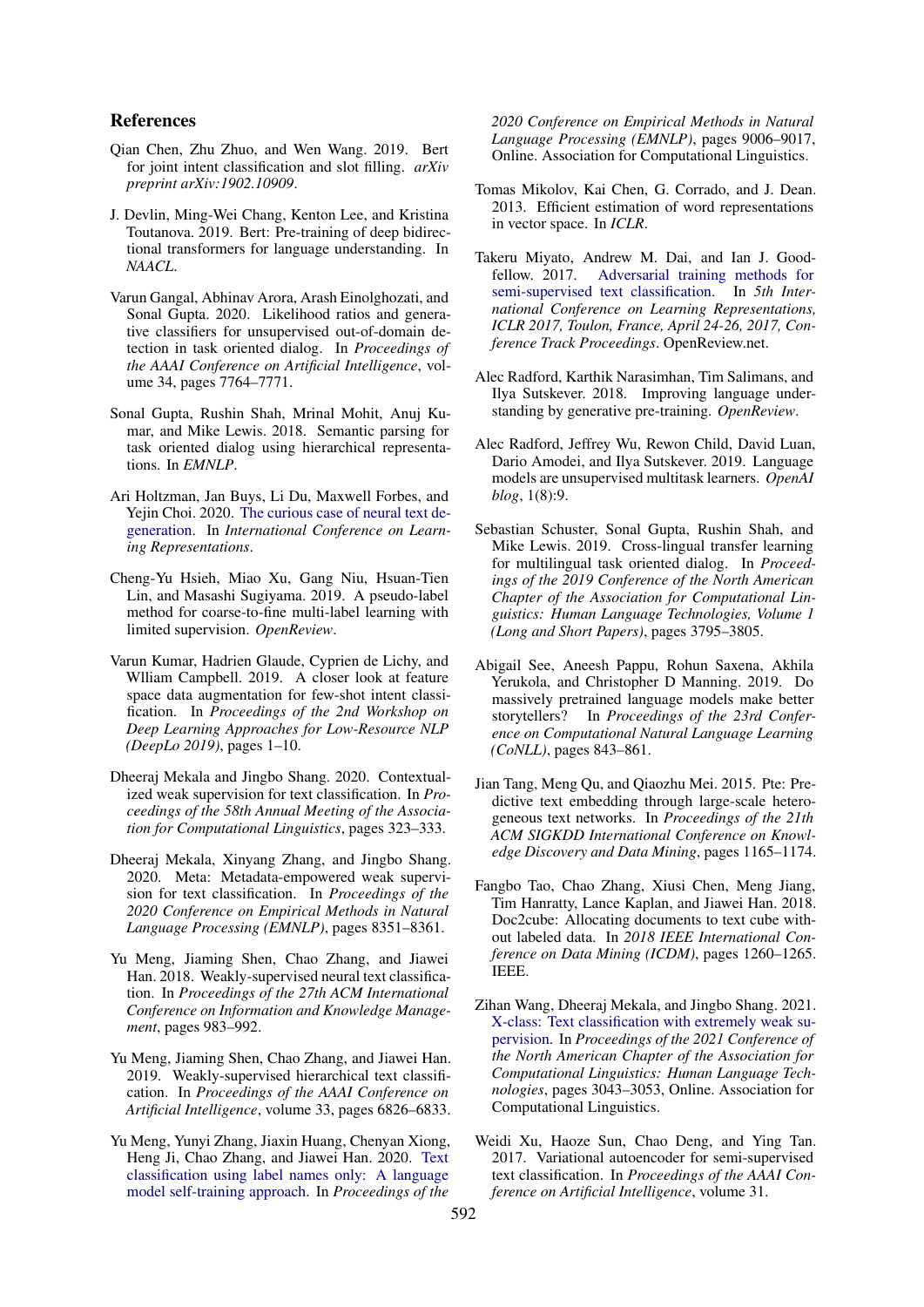- <span id="page-10-0"></span>Yizhe Zhang, Siqi Sun, Michel Galley, Yen-Chun Chen, Chris Brockett, Xiang Gao, Jianfeng Gao, Jingjing Liu, and Bill Dolan. 2020. [DIALOGPT : Large](https://doi.org/10.18653/v1/2020.acl-demos.30)[scale generative pre-training for conversational re](https://doi.org/10.18653/v1/2020.acl-demos.30)[sponse generation.](https://doi.org/10.18653/v1/2020.acl-demos.30) In *Proceedings of the 58th Annual Meeting of the Association for Computational Linguistics: System Demonstrations*, pages 270– 278, Online. Association for Computational Linguistics.
- <span id="page-10-1"></span>Yu Zhang, Xiusi Chen, Yu Meng, and Jiawei Han. 2021. Hierarchical metadata-aware document categorization under weak supervision. In *Proceedings of the 14th ACM International Conference on Web Search and Data Mining*, pages 770–778.